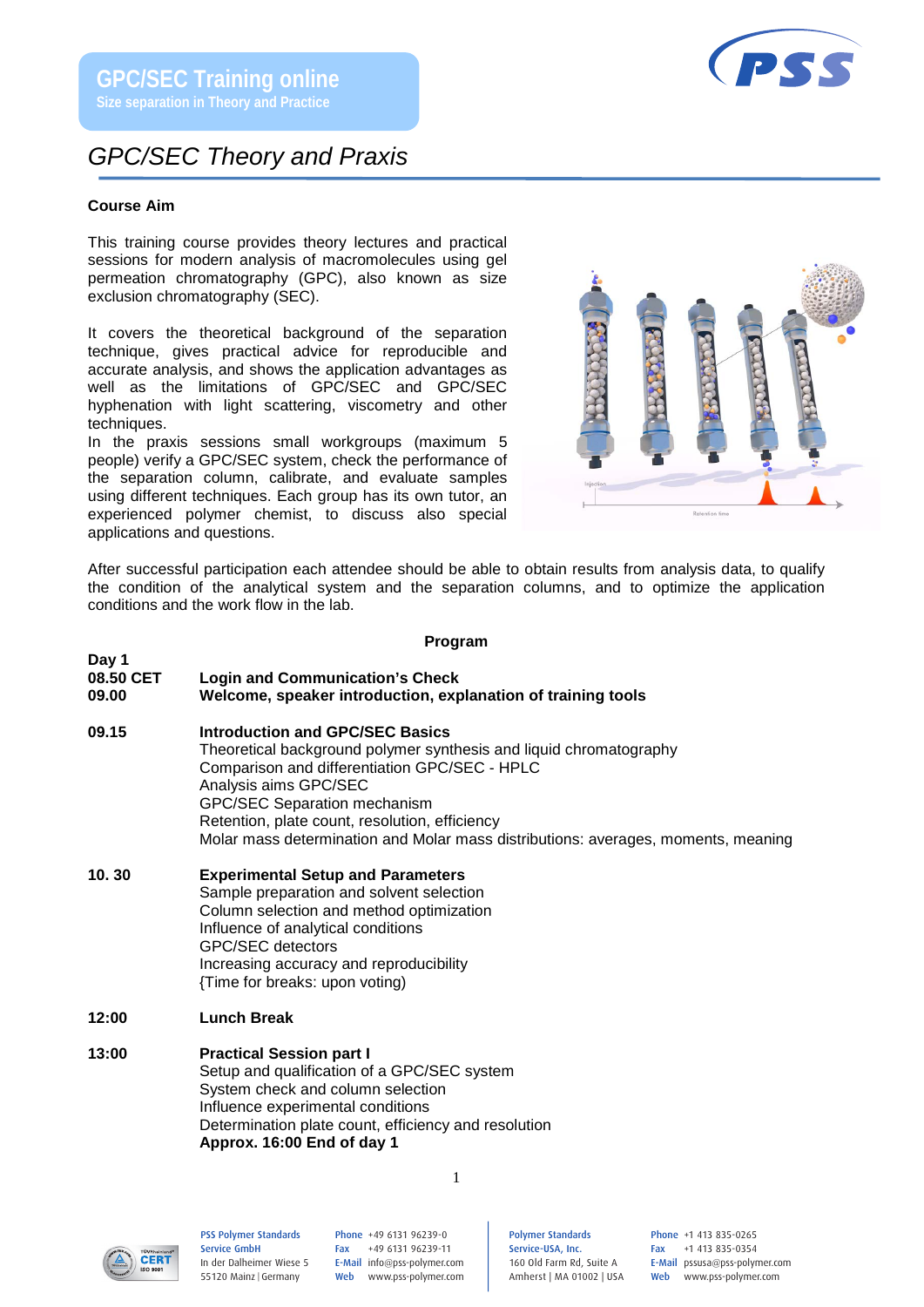

# *GPC/SEC Theory and Praxis*

# **Day 2**

### **Login and Communication's Check**

- **09.00 GPC/SEC Calibration methods**  Calibration with molar mass standards Universal Calibration Broad Calibration Cumulative match Calibration Copolymer calibration options
- **10.30 Comprehensive Analysis of Complex Polymer Systems** Characterization using on-line viscosity detection Characterization using light scattering detection Identification with GPC-FTIR coupling Identification with GPC-FTIR coupling, UV-spectra and/or masss spectrometry 2-dimensional chromatography: Hyphenation of HPLC with GPC/SEC
- **12:00 Lunch Break**

#### **13:00 Practical Session part II**

Calibration of the GPC/SEC system Comparison calibration options Analysis unknown samples Optimization Evaluation Trouble shooting **Approx. 16:00 End of day 2 and training course**

#### **Registration and organization**

PSS Polymer Standards Service GmbH - Training Academy POB 3368, 55023 Mainz, Gemany Phone: 0049- 6131-96239-30; Fax: 0049- 6131-96239-11 [info@pss-polymer.com](mailto:info@pss-polymer.com) <https://pss-polymer.com/training-events/event-list.html>

# **How does it work?**<br>• After receivi

- After receiving your registration, we will send you the registration confirmation.
- We will contact you to get to know you and to identify your course goals. We would be happy to help you check the suitability of your PC/laptop.
- Approx. one week before the course, you will receive a package from PSS with the printed course documents.
- One day before the event you will receive an e-mail with the access link.
- The training itself is interactive, you have time and opportunity to ask questions during the presentations and practical sessions. Please make sure that you have a microphone so that you can talk to us.
- You will receive your certificate of attendance one day after the training.

#### **Conditions of participation**

To participate you need a PC/laptop with keyboard and mouse, internet access and audio functions. A headset is recommended. We recommend a quiet room for attendance. Attendance from home office is possible.

2



#### PSS Polymer Standards Service GmbH In der Dalheimer Wiese 5 55120 Mainz |Germany

Phone +49 6131 96239-0 Fax +49 6131 96239-11 E-Mail info@pss-polymer.com Web www.pss-polymer.com Polymer Standards Service-USA, Inc. 160 Old Farm Rd, Suite A Amherst | MA 01002 | USA

Phone +1 413 835-0265 Fax +1 413 835-0354 E-Mail pssusa@pss-polymer.com Web www.pss-polymer.com